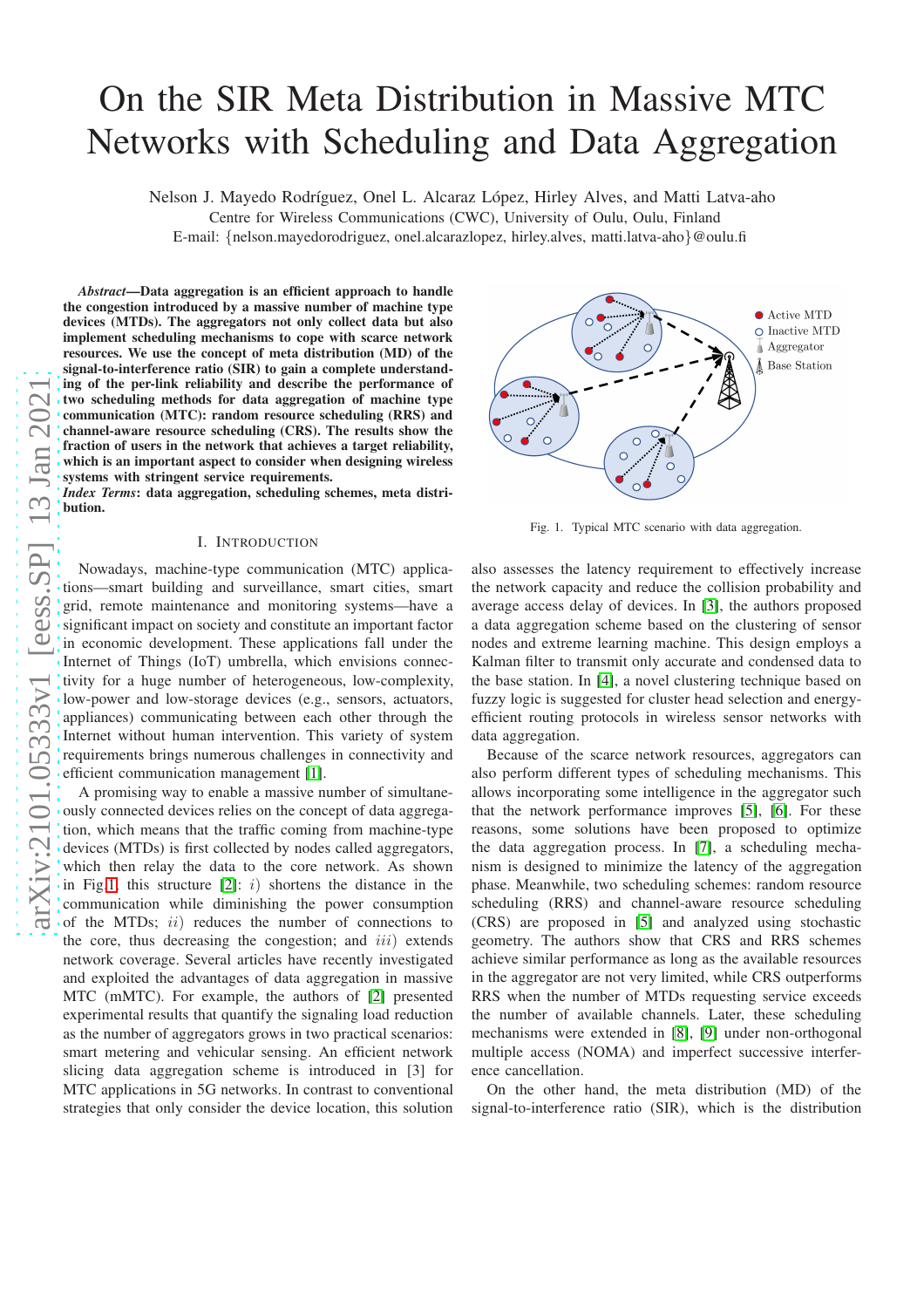of the success probability conditioned on the point process, has become an attractive tool to understand the behavior of large-scale cellular networks better. By characterizing the SIR MD, one can obtain useful insights on how the link success probabilities are distributed in a realization of the network. For example, the MD is used in [\[10\]](#page-5-9) to evaluate the reliability and latency of a cellular network with services coexisting in the sub-6GHz and millimeter wave spectrum. Authors of [\[11\]](#page-5-10) exploited the SIR MD to adjust the per-link reliability via rate control. The MD is further used in [\[12\]](#page-5-11) to describe the behavior of linear motorway vehicular ad hoc networks, where the vehicles' high speed makes the Poisson point process not suitable for system modeling. In [\[13\]](#page-5-12), the MD allows the authors to optimize the power allocation in downlink NOMA with and without latency constraints.

To the best of our knowledge, current literature lacks a framework that integrates the three aforementioned concepts: data aggregation, MD, and resource scheduling. Our objective is to fill this gap through the following contributions:

- We use the MD concept to fully characterize the uplink traffic performance in a Poisson network with data aggregation. We adopt the RRS and CRS scheduling schemes proposed in [\[5\]](#page-5-4) to deal with the limited spectrum resources. However, we provide a more fine-grained performance characterization of a typical link.
- We present an accurate and simple closed-form expression for the SIR MD under the RRS scheme based on an approximation obtained from the relation between the geometric and the arithmetic mean, in contrast to the usually adopted moment inversion approach (Gil-Pelaez theorem) that implies the calculation of complex integrals.
- Our results show that CRS can serve more devices than RRS for a common target reliability. Moreover, we conclude that the standard success probability does not guarantee quality-of-service (QoS) for any node in a network. We also provide insights into the transmission rate required to keep a percentage of devices/users communicating with a target reliability for both scheduling schemes.

The rest of the paper is structured as follows. Section II presents the system model and assumptions. Section III defines the SIR MD as a per-link performance metric. Sections IV and V study RRS and CRS scheduling schemes, respectively. Finally, Section VI presents numerical results and network design insights, while Section VII concludes the paper.

#### II. SYSTEM MODEL AND ASSUMPTIONS

We examine the uplink transmissions of a large-scale singletire cellular network overlaid with spatially distributed aggregator nodes. One specific deployment can be interpreted as an instantaneous realization of an independent homogeneous Poisson point process (HPPP), represented by  $\Phi_p$ , with intensity  $\lambda_p$  (expected number of aggregators per area unit). Since  $\Phi_p$  is a stationary process, the distribution of the points is invariant with respect to translation of the origin; therefore, the

SIR analysis does not depend on the particular location of each aggregator. Thus, according to Slivnyak's theorem [\[14\]](#page-5-13) and without loss of generality, we consider a "typical" aggregator located at the origin, which is subject to interference produced by the other non-intended transmitters in the network.

Consider that at any instant, the MTDs across the entire network transmit information to their serving aggregators through the same set  $N$  of N orthogonal channels. Each aggregator can accommodate only one MTD per channel, out of  $K$  requesting service within its coverage area— $K$  is a Poisson distributed random variable with mean  $m, K \sim \text{Poiss}(m)$ . Thus, the only contribution to the interference comes from the MTDs in the serving zones of other aggregators using the same channel (inter-cluster interference)<sup>[1](#page-1-0)</sup>. Notice that each MTD transmits whenever it has new information to send, and its corresponding aggregator has allocated resources for transmission—conforming the two scheduling schemes described in the following sections. Assuming that the MTDs have low mobility, complex association mechanisms between MTDs and aggregators are not needed; thus, we can model their locations as a Matérn cluster process  $(MCP)^2$  $(MCP)^2$ , where the aggregators form the parent point process [\[5\]](#page-5-4).

The MCP can be defined as

$$
\Phi \triangleq \bigcup_{\mathbf{v} \in \Phi_p} \mathbf{v} + \mathcal{B}^{\mathbf{v}},\tag{1}
$$

where  $B^v$  denotes the offspring point process; and each point  $s \in \mathcal{B}^{\mathbf{v}}$  is independent and identical distributed around the cluster center  $\mathbf{v} \in \Phi_p$  with distance distribution  $f(r_d) = \frac{2r_d}{R_d^2}$ , where  $R_d$  is the radius of the clusters formed by the aggregators and its corresponding MTDs [\[15\]](#page-5-14). Notice that the MCP definition implies that each MTD is associated with a single aggregator even though it might be the case that a particular MTD is located within several aggregators' coverage areas.

We adopt a channel model that consists of the commonly used power-law path-loss as the large-scale propagation effect. Thus, the signal power decreases at a rate of  $r^{-\alpha}$  with the propagation distance r, and  $\alpha \geq 2$  is the path loss exponent. Quasi-static fading is considered as the small-scale effect, which means that the channel is constant during a transmission block and changes independently from block to block. Additionally, Rayleigh multi-path fading environment is assumed, with intended and interfering channel power gains  $(h$  and  $g$ , respectively) being exponentially distributed with unit mean. This allows us to examine the worst-case scenario without line of sight.

All MTDs use full inversion power control. This is, each device controls its transmit power so that the average signal power received at the serving aggregator is equal to

<span id="page-1-1"></span><sup>2</sup>This is a doubly Poisson cluster process that reflects in a better way the properties of the scenario treated in this work, compared to other point processes belonging to the same group such as the Thomas process [\[14\]](#page-5-13).

<span id="page-1-0"></span><sup>&</sup>lt;sup>1</sup>The probability that any MTD within any cluster generates interference does not depend on its position in the area respect the typical link—the channel occupation probability is  $P_0 = K/N$  when  $N > K$  and 1 otherwise. Thus, based on the independent thinning property, we can model the interference field observed from the typical link as an HPPP with density  $P_0\lambda_p$ .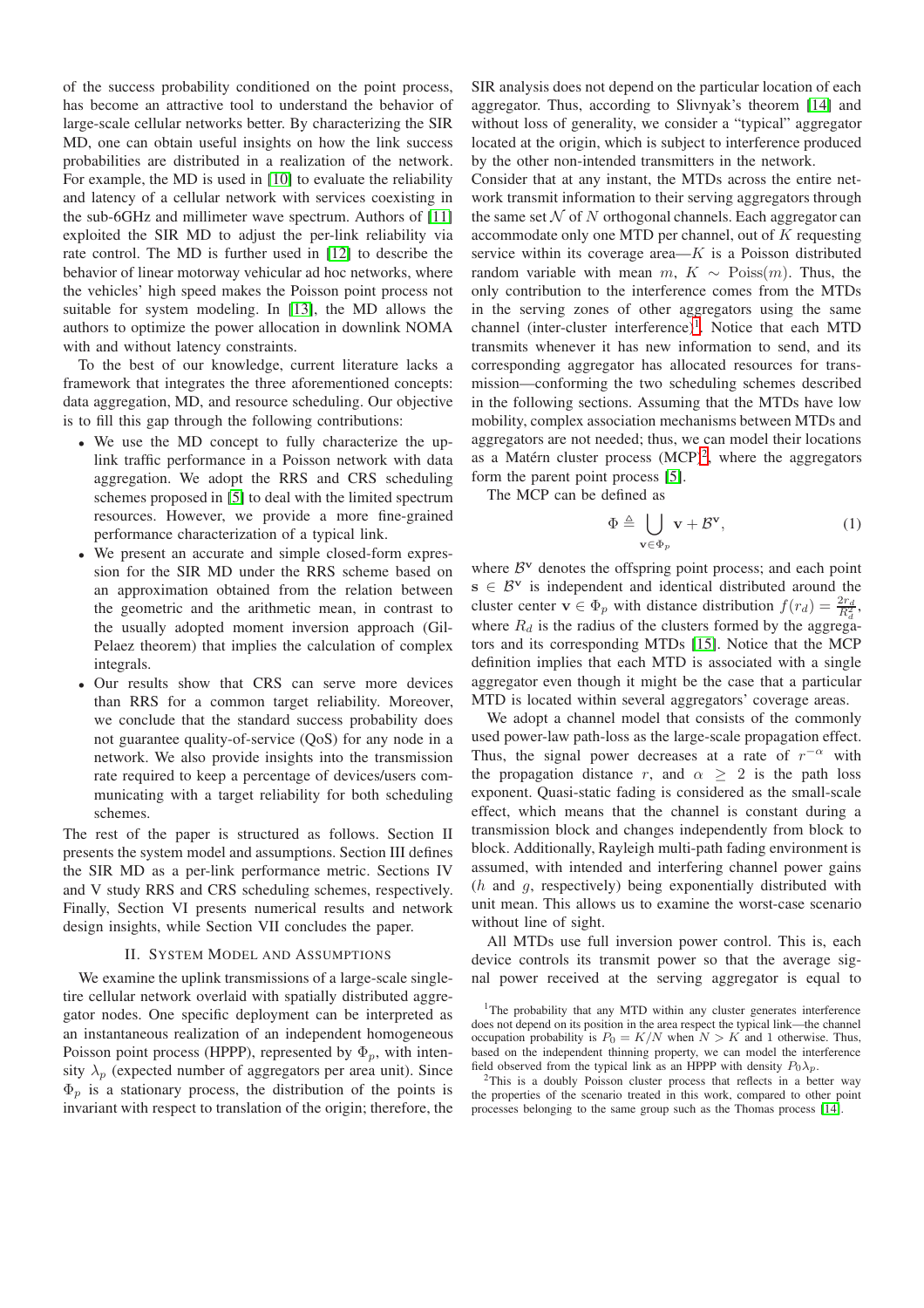a predefined constant value  $\rho$ . This guarantees a uniform user experience while saving an important amount of energy [\[8\]](#page-5-7). Due to the high density of MTDs and aggregators, we consider an interference-limited scenario (i.e., the co-channel interference limits the performance of all links, and the thermal noise at the receiver side can be neglected); consequently, the received SIR determines the network performance and the value of  $\rho$  is irrelevant.

## III. THE MD OF THE SIR

The link success probability given a SIR threshold  $\theta$ ,  $p_s(\theta) = \mathbb{P}(\text{SIR} > \theta)$ , is a performance metric of interest in large-scale interference-limited networks. The computation of  $p_s$  requires spatial averaging over the point process; thus, it does not reveal users with low success probability. In other words,  $p_s$  allows designers to know the fraction of MTDs that succeed in transmitting, but it does not exhibit how concentrated the link success probabilities are; therefore, it is impossible to distribute the resources across the network properly. It is important to measure the fluctuation of the link reliability around  $p<sub>s</sub>$  to fully characterize the network's performance in terms of connectivity, end-to-end delay, and QoS. Thus, we center our attention on random variables of the form

<span id="page-2-2"></span>
$$
P_s(\theta) \triangleq \mathbb{P}(\text{SIR} > \theta | \Phi), \tag{2}
$$

where the conditional probability is taken over the fading and the channel access scheme and given the nodes' position for a particular realization of the network. Following this notation, the standard success probability would be  $p_s(\theta) = \mathbb{E}[P_s(\theta)].$ The intention is then to find the two-parameter complementary cumulative distribution function (CCDF) of  $P_s(\theta)$ , defined as [\[16\]](#page-5-15)

<span id="page-2-0"></span>
$$
\bar{F}(\theta, x) \triangleq \mathbb{P}(P_s(\theta) > x),\tag{3}
$$

where  $x \in [0, 1]$  refers to the target reliability level. Due to the ergodicity of the point process, one can understand  $\bar{F}(\theta, x)$ as the fraction of links or users that achieve an SIR  $\theta$  with probability at least  $x$  [\[17\]](#page-5-16). Direct calculation of [\(3\)](#page-2-0) is usually infeasible because the probability density function (PDF) of the interference power is hard to find except for just a few path loss exponents and fading models. Consequently, some conjectures and approximations are usually made to ease the heavy mathematical work; but this frequently results in an inappropriate modeling of practical scenarios.

Different methodologies have been recently proposed in the literature to find closed-form expressions or approximate the MD. In [\[18\]](#page-5-17), the entire MD is reconstructed only from its moments using Fourier-Jacobi expansions. Authors of [\[16\]](#page-5-15) compare the results for the MD obtained from using the Gil-Pelaez theorem, the beta approximation, and Paley-Zygmund bound<sup>[3](#page-2-1)</sup>. Finally, an efficient calculation method based on binomial mixtures was presented in [\[19\]](#page-5-18). This approach permits us

to extract the MD from a linear transformation of the moments (simple matrix-vector multiplication). This linear mapping is an upper triangular matrix, symmetric with respect to the antidiagonal, and needs to be calculated only once for the desired level of accuracy. However, high order moments are needed, which is not always feasible to compute.

Most of these methods require the computation of complex integrals and are sensitive to the parameters selection. Differently, in the next section we provide a simple, yet efficient, method for computing the SIR MD under RRS.

#### IV. RANDOM RESOURCE SCHEDULING (RRS)

Under RRS, each aggregator randomly assigns the channels in  $N$  to the MTDs. Notice that this mechanism does not need channel state information (CSI). Since the MTDs use inversion power control, the SIR experienced by the typical user is  $\text{SIR} = \frac{h}{I}$ , where  $I = \sum_{i \in \Phi \setminus \{0\}} g_i r_{d_i}^{\alpha} y_i^{-\alpha}$  is the aggregated interference from MTDs in other clusters transmitting over the same channel,  $\{y_i\}$  denotes the distance of the interfering MTDs respect the typical user, h and  $\{q_i\}$  are the fading power gains on the desired and interfering links, respectively, and  ${r_{d_i}}$  is the distance between the MTDs and their serving aggregators. For an arbitrary but fixed realization of Φ, the conditional success probability can be obtained from [\(2\)](#page-2-2) as

$$
P_s(\theta) = \mathbb{P}\left(\frac{h}{\sum_{i \in \Phi \setminus \{0\}} g_i r_{d_i}^{\alpha} y_i^{-\alpha}} \geq \theta \middle| \Phi\right)
$$
  
\n
$$
= \mathbb{E}_{g_i} \left[\mathbb{P}\left(h \geq \theta \sum_{i \in \Phi \setminus \{0\}} g_i r_{d_i}^{\alpha} y_i^{-\alpha} \middle| g_i, \Phi\right)\right]
$$
  
\n
$$
\stackrel{(a)}{=} \mathbb{E}_{g_i} \left[\exp\left(-\theta \sum_{i \in \Phi \setminus \{0\}} g_i r_{d_i}^{\alpha} y_i^{-\alpha} \middle| \Phi\right]\right]
$$
  
\n
$$
\stackrel{(b)}{=} \prod_{i \in \Phi \setminus \{0\}} \left[\frac{1}{1 + \theta(\frac{r_{m_i}}{y_i})^{\alpha}}\right] \stackrel{(c)}{=} \lim_{\eta \to \infty} \prod_{i=1}^{\eta} \left[1 + \theta\left(\frac{r_{d_i}}{y_i}\right)^{\alpha}\right]^{-1}
$$
  
\n
$$
\stackrel{(d)}{\leq} \lim_{\eta \to \infty} \left[\frac{\sum_{i=1}^{\eta} \left[1 + \theta\left(\frac{r_{d_i}}{y_i}\right)^{\alpha}\right]}{\eta}\right]^{-\eta}
$$
  
\n
$$
\stackrel{(e)}{=} \lim_{\eta \to \infty} \left[1 + \frac{\theta}{\eta} \sum_{i=1}^{\eta} \left(\frac{r_{d_i}}{y_i}\right)^{\alpha}\right]^{-\eta} = \lim_{\eta \to \infty} \left[1 + \frac{\theta}{\eta} \beta\right]^{-\eta}
$$
  
\n
$$
\stackrel{(f)}{\approx} e^{-\beta\theta}, \tag{4}
$$

<span id="page-2-3"></span>where  $(a)$  comes from applying the CCDF of the unit mean exponential distribution of  $h$ ; (b) follows from using the Laplace transform of the sum of independent and identical distributed exponential random variables  ${g_i}$ ; in (c), we consider the number of interfering nodes as  $\eta$ , and then use the relation between the geometric and the arithmetic mean to obtain  $(d)$ . Note that interchanging geometric and arithmetic means was shown to conduce to accurate performance expressions in [\[20\]](#page-5-19) for sufficiently dense networks without aggregation. Finally,

<span id="page-2-1"></span><sup>&</sup>lt;sup>3</sup>The Paley-Zygmund bound is useful to determine the fraction of links that attains at least a certain fraction of the average performance.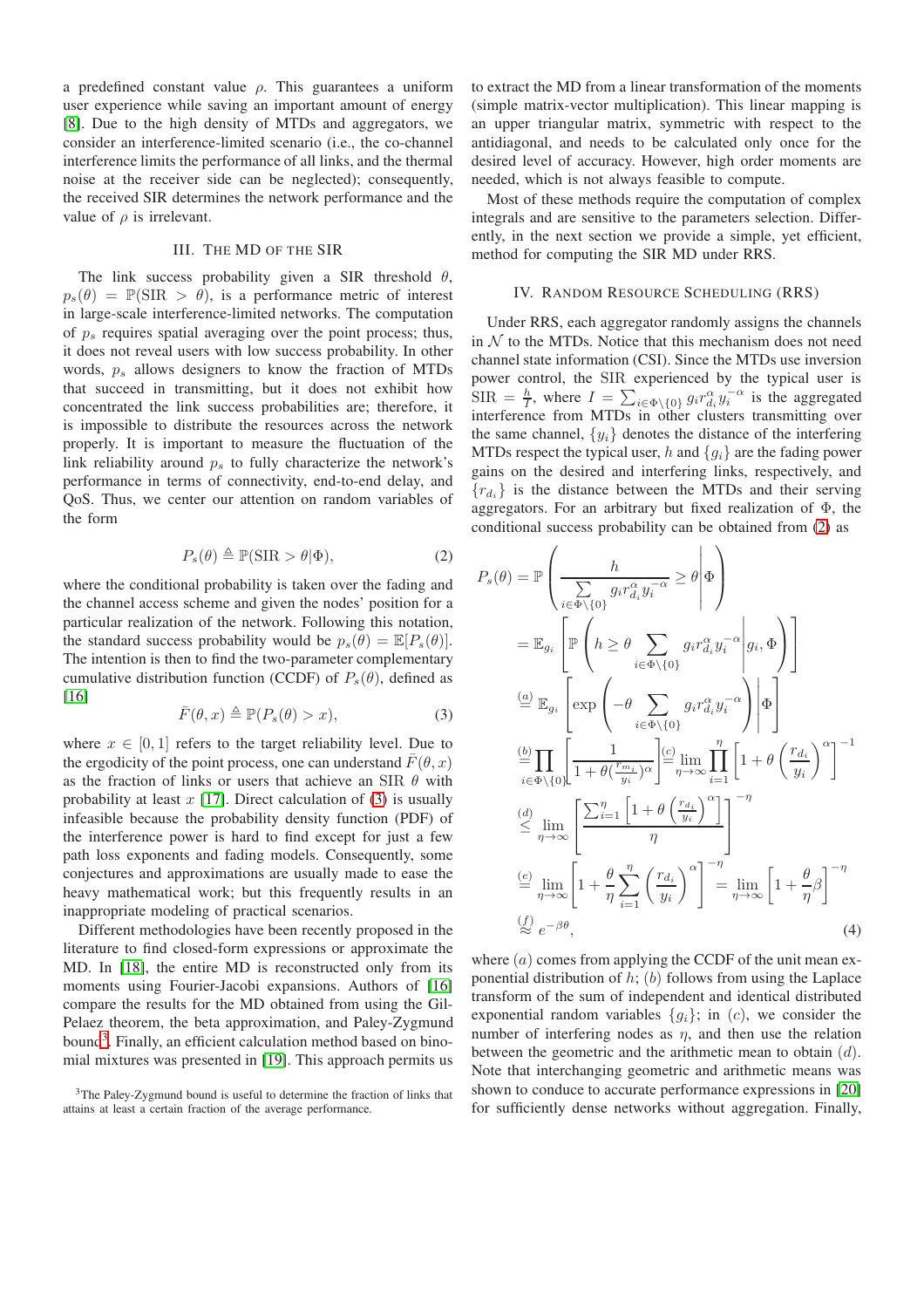$(e)$  comes from simple algebraic transformations; and  $(f)$ results from making  $\beta = \sum_{i=1}^{\eta} \left( \frac{r_{d_i}}{y_i} \right)^{\alpha}$ .

**Remark 1.** *Obtaining the PDF of*  $P_s(\theta)$  *directly from (b) seems infeasible for massive network deployments; thus, in this case, we adopt approximation [\(4\)](#page-2-3) to attain the final SIR MD analytical expression.*

The Laplace transform of  $\beta$  (See Appendix A) has the form of a stretched exponential or Kohlrausch function, i.e,  $e^{-ts^{2/\alpha}}$ for a certain constant  $t$ . In [\[21,](#page-5-20) Table I], the authors provide the PDF of such random variables for different values of  $\alpha$ . Herein, we adopt these results and set  $\alpha$  to 4 for simplicity. Then, the PDF of  $\beta$  is given by [\[21,](#page-5-20) Table I]

$$
f_{\beta}(\omega) = \frac{te^{\frac{-t^2}{4\omega}}}{2\sqrt{\pi}\omega^{\frac{3}{2}}}.
$$
 (5)

From [\(3\)](#page-2-0)-[\(5\)](#page-3-0), we attain the SIR MD under RRS as

$$
\bar{F}(\theta, x) = \mathbb{P}\left(e^{-\beta \theta} > x\right) = \mathbb{P}\left(\beta < \frac{-\ln x}{\theta}\right) = \int_0^{\frac{-\ln x}{\theta}} f_{\beta}(\omega) d\omega
$$

$$
= \int_0^{\frac{-\ln x}{\theta}} \frac{te^{\frac{-t^2}{4\omega}}}{2\sqrt{\pi \omega^{\frac{3}{2}}}} d\omega \stackrel{(a)}{=} b \int_{\frac{-\theta}{\ln x}}^{\infty} u^{\frac{1}{2}-1} e^{-au} du
$$

$$
= ba^{-\frac{1}{2}} \Gamma\left(\frac{1}{2}, -\frac{\theta}{\ln x}\right), \tag{6}
$$

where (*a*) comes from substituting  $\frac{1}{\omega} = u$ ,  $a = \frac{t^2}{4}$  $t^2 \over 4$ ,  $b = \frac{t}{2\sqrt{\pi}}$ and  $t = \frac{1}{2}P_0\lambda_p \pi R_d^2 \Gamma\left(1 - \frac{2}{\alpha}\right)$ . Note that  $P_0\lambda_p$  is the density of the served MTDs and  $P_0$  is the average channel occupation probability, which is independent of the scheduling scheme  $[5]$ :

$$
P_0 = \mathbb{E}_K \left[ \frac{\min(K, N)}{N} \right] = \sum_{k=0}^N \frac{k}{N} \frac{m^k e^{-m}}{k!} + \sum_{k=N+1}^\infty \frac{m^k e^{-m}}{k!}
$$

$$
= 1 - \frac{\Gamma[1+N, m]}{N!} + \frac{m\Gamma[1+N, m] - e^{-m} m^{N+1}}{(N-1)! N^2}.
$$
 (7)

From the previous equation it becomes evident that as N increases, the occupation probability for a certain channel decreases, which improves the performance.

Remark 2. *The same procedure to compute the SIR MD in [\(6\)](#page-3-1)* applies for any integer value of path loss exponent  $\alpha > 2$ .

#### V. CHANNEL-AWARE RESOURCE SCHEDULING (CRS)

Contrary to the RRS scheme, the aggregators that implement CRS allocate the available channel resources to the MTDs with better SIR (equivalently, better channel gains). Herein, each aggregator is assumed with perfect CSI of its associated MTDs. From [\(2\)](#page-2-2), we have that the conditional success probability corresponding to the  $\nu$ -th link with  $h(\nu)$  channel power gain is

$$
P_s(\theta) \triangleq \mathbb{P}(\text{SIR} > \theta | \Phi) = 1 - \mathbb{P}(h(\nu) < \theta I | \Phi), \quad (8)
$$

where  $\nu = 1, ..., N$  corresponds to the selected MTDs ordered according their SIR as  $h(1) > ... > h(\nu) > ... > h(N)$ . Then,

the cumulative distribution function (CDF) of  $h(\nu)$  using order statistics results is  $F_{h(\nu)}(v) = \sum_{l=q}^{K} {K \choose l} [F_h(v)]^l [1 - F_h(v)]^{K-l}$ , where  $q = K - \nu + 1$  and  $F_h(v)$  is the CDF of an exponential random variable. The methodology to find the SIR MD is the same as in Section III:

$$
\bar{F}(\theta, x)
$$
\n
$$
\stackrel{(a)}{=} \mathbb{P}\left(1 - \sum_{l=q}^{K} \binom{K}{l} \mathbb{E}_{I} \left[1 - e^{-I\theta} \right]^{l} e^{-I\theta(K-l)} \Big| \Phi\right] > x
$$
\n
$$
\stackrel{(b)}{=} \mathbb{P}\left(1 - \sum_{l=q}^{K} \sum_{r=0}^{l} \binom{K}{l} \binom{l}{r} (-1)^{r} \mathbb{E}_{I} \left[e^{-I\theta(K-l+r)} \Big| \Phi\right] > x\right)
$$
\n
$$
\stackrel{(c)}{=} \mathbb{P}\left(1 - \sum_{l=q}^{K} \sum_{r=0}^{l} \binom{K}{l} \binom{l}{r} (-1)^{r} \prod_{i \in \Phi_{I}} \frac{1}{1 + \theta_{l,r} \left(\frac{r_{d_i}}{y_i}\right)^{\alpha}} > x\right), \tag{9}
$$

<span id="page-3-3"></span><span id="page-3-1"></span><span id="page-3-0"></span>where  $(a)$  comes from combining  $(8)$  and  $(3)$ , and from using the CDF of  $h(\nu)$ ; (b) is obtained by using the binomial expansion  $(1 + z)^l = \sum_{r=0}^l {l \choose r} z^r$ ; and  $(c)$  follows from considering the expectation in  $\overline{(b)}$  as the Laplace transform of the interference conditioned on the point process, and by making  $\theta_{l,r} = \theta(K - l + r)$ . Herein, we analyze the worst-case performance, which is when  $\nu = N$ . This is, we consider the link with the smallest channel coefficient among all the links with access granted by the aggregator. Thus, by setting  $q = K - N + 1$  in [\(9\)](#page-3-3), we avoid averaging over all possibilities of  $\nu$ , reducing complexity while keeping the perlink performance guarantee concept. Notice that considering all choices of  $\nu$  would lead to an average result, which contradicts the MD concept. Moreover, [\(9\)](#page-3-3) allows a semianalytical computation of the MD that depends only on the interfering nodes' position inside the clusters and with respect to the typical link. Therefore, it is unnecessary to model either the channel fading or the scheduling process, which reduces the computation time significantly.

#### VI. NUMERICAL RESULTS

This section presents numerical results to analyze the perlink performance in an mMTC setup with data aggregation under RRS and CRS. The aggregators are deployed in a disk of radius 3 km with density  $\lambda_p = 3 \times 10^{-6}$  aggregators/m<sup>2</sup>, which guarantees 100 aggregators deployed on average in the area while eliminating the impact of the border effect in the simulation. It was selected  $N = 20$ ,  $m = 60$ , and  $R_d = 40$  m to produce visualization errors in the order of  $10^{-2}$ . Monte Carlo based results are obtained with  $10^5$ samples and are included in the figures with markers to validate our analytical (for RRS) and semi-analytical (for CRS) expressions, represented with lines.

<span id="page-3-2"></span>Fig. [2](#page-4-0) shows the efficacy of the SIR MD for describing the system per-link performance. One can realize that the traditional  $p<sub>s</sub>$  does not guarantee QoS for any node in the network, which is even more remarkable when RRS is enabled in the aggregation phase. This is because the channels are assigned to links that communicate with high error probability.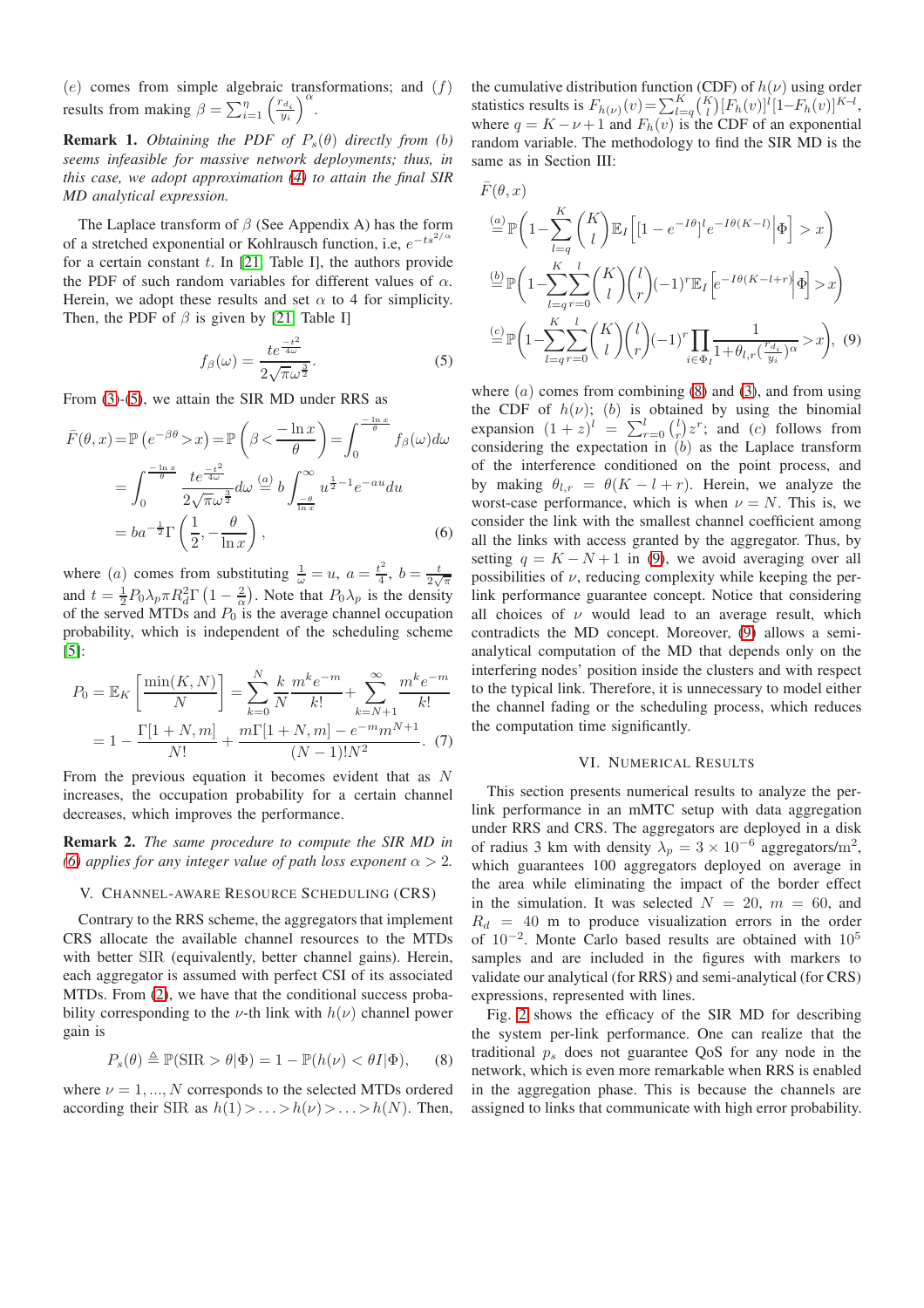

<span id="page-4-0"></span>Fig. 2. Meta distribution and the traditional success probability  $(p_s)$  for  $\alpha = 4$ and  $\theta = 0$  dB. The marked point can be interpreted as approximately 92% of the users can communicate with 0.01 probability of error.



<span id="page-4-1"></span>Fig. 3. Meta distribution and traditional success probability  $(p_s)$  as a function of  $\theta$  for different values of reliability  $(x)$ .

In contrast, having the MD in hand allows effective distribution of those resources as the exact fraction of links communicating with a target reliability is known in advance. Moreover, aggregators implementing CRS admit a higher percentage of links achieving a target reliability in the resources-constrained communication system.

Fig. [3](#page-4-1) permits a more rigorous analysis of the fraction of links that achieve certain reliability given the SIR threshold  $\theta$ . For example, the marked point shows that the transmission rate should be set no greater than  $\log_2(1 + 10^{-5/10}) = 0.396$  bits per channel use (bpcu) to guarantee nearly 86% of the links achieving at least 99.9% success probability. One may notice that nearly the same fraction of devices can transmit with the same rate under both scheduling schemes, but with reliability improved from 0.9 when using RRS to 0.999 under CRS. If simplicity is desired in the network, RRS is the solution, but only a small percentage of devices achieve high reliability.



<span id="page-4-2"></span>Fig. 4. Transmit rate versus average number of MTDs per aggregator for  $\overline{F}(\theta, x) = u = 0.99, 0.95$  and  $x = 99\%$  of reliability.



<span id="page-4-3"></span>Fig. 5. Meta distribution as a function of  $\lambda_p$  for  $\alpha = 4$ ,  $\theta = 0$ dB and  $x = 0.999, 0.9$ 

However, if a larger number of devices need to communicate, CRS seems to be the best option to provide them the required reliability.

Fig. [4](#page-4-2) visualizes the trade-off between the transmit rate and  $m$ . In general, the transmit rate has to decrease when the number of MTDs requesting transmission approaches the available resources. However, when this value exceeds  $N$ , the probability of selecting a better channel under CRS increases, and the transmit rate can improve. In contrast, under RRS the rate can not exceed a constant value. Notice that the percentage of devices communicating with the target reliability must remain the same in both cases.

Fig. [5](#page-4-3) shows an important trade-off that network designers need to consider. This is, the aggregators' density can not increase loosely; otherwise, only a small fraction of MTDs would communicate with the target reliability. On the other hand, it is clear that as  $\lambda_p$  approaches 0, the highest percentage of MTDs achieving the target reliability, but this is not the